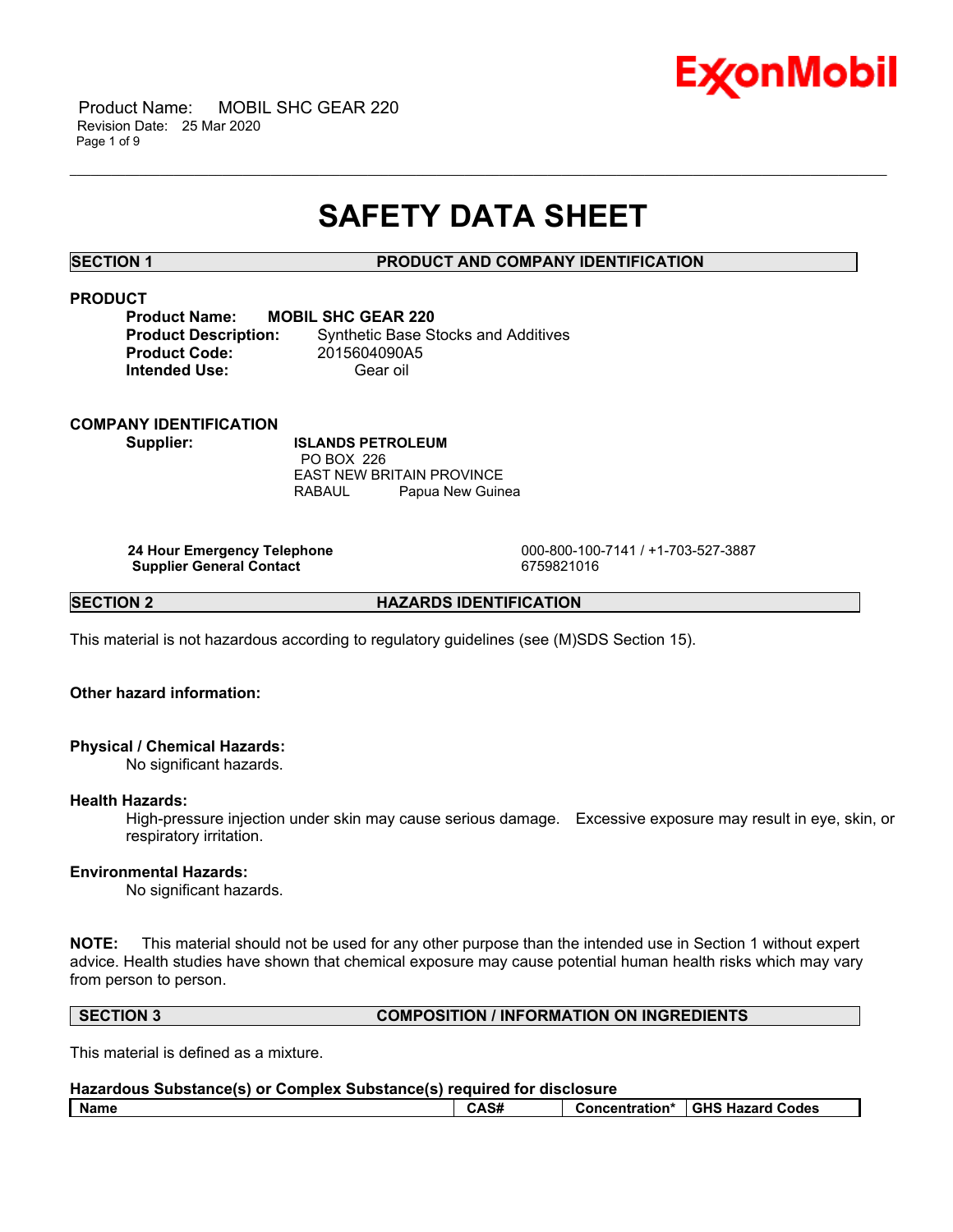

 Product Name: MOBIL SHC GEAR 220 Revision Date: 25 Mar 2020 Page 2 of 9

| <b>IBENZENE. C10-14- ALKYL DERIVS.</b> | 68442-69-3 | $0.1 - 5.25\%$ | H304, H315, H400(M    |
|----------------------------------------|------------|----------------|-----------------------|
|                                        |            |                | factor 1              |
| DITRIDECYL ADIPATE                     | 16958-92-2 | 10 - < 20%     | <b>None</b>           |
| <b>ITRIPHENYL PHOSPHOROTHIONATE</b>    | 597-82-0   | $0.1 - 5.1\%$  | $H361(D)$ , $H361(F)$ |

 \* All concentrations are percent by weight unless ingredient is a gas. Gas concentrations are in percent by volume. Other ingredients determined not to be hazardous up to 100%.

### **SECTION 4 FIRST AID MEASURES**

#### **INHALATION**

Remove from further exposure. For those providing assistance, avoid exposure to yourself or others. Use adequate respiratory protection. If respiratory irritation, dizziness, nausea, or unconsciousness occurs, seek immediate medical assistance. If breathing has stopped, assist ventilation with a mechanical device or use mouth-to-mouth resuscitation.

#### **SKIN CONTACT**

Wash contact areas with soap and water. If product is injected into or under the skin, or into any part of the body, regardless of the appearance of the wound or its size, the individual should be evaluated immediately by a physician as a surgical emergency. Even though initial symptoms from high pressure injection may be minimal or absent, early surgical treatment within the first few hours may significantly reduce the ultimate extent of injury.

#### **EYE CONTACT**

Flush thoroughly with water. If irritation occurs, get medical assistance.

#### **INGESTION**

First aid is normally not required. Seek medical attention if discomfort occurs.

#### **NOTE TO PHYSICIAN**

None

#### **SECTION 5 FIRE FIGHTING MEASURES**

#### **EXTINGUISHING MEDIA**

**Appropriate Extinguishing Media:** Use water fog, foam, dry chemical or carbon dioxide (CO2) to extinguish flames.

**Inappropriate Extinguishing Media:** Straight streams of water

#### **FIRE FIGHTING**

**Fire Fighting Instructions:** Evacuate area. Prevent run-off from fire control or dilution from entering streams, sewers or drinking water supply. Fire-fighters should use standard protective equipment and in enclosed spaces, self-contained breathing apparatus (SCBA). Use water spray to cool fire exposed surfaces and to protect personnel.

**Hazardous Combustion Products:** Aldehydes, Incomplete combustion products, Oxides of carbon, Smoke, Fume, Sulphur oxides

#### **FLAMMABILITY PROPERTIES**

**Flash Point [Method]:** >210°C (410°F) [ASTM D-92]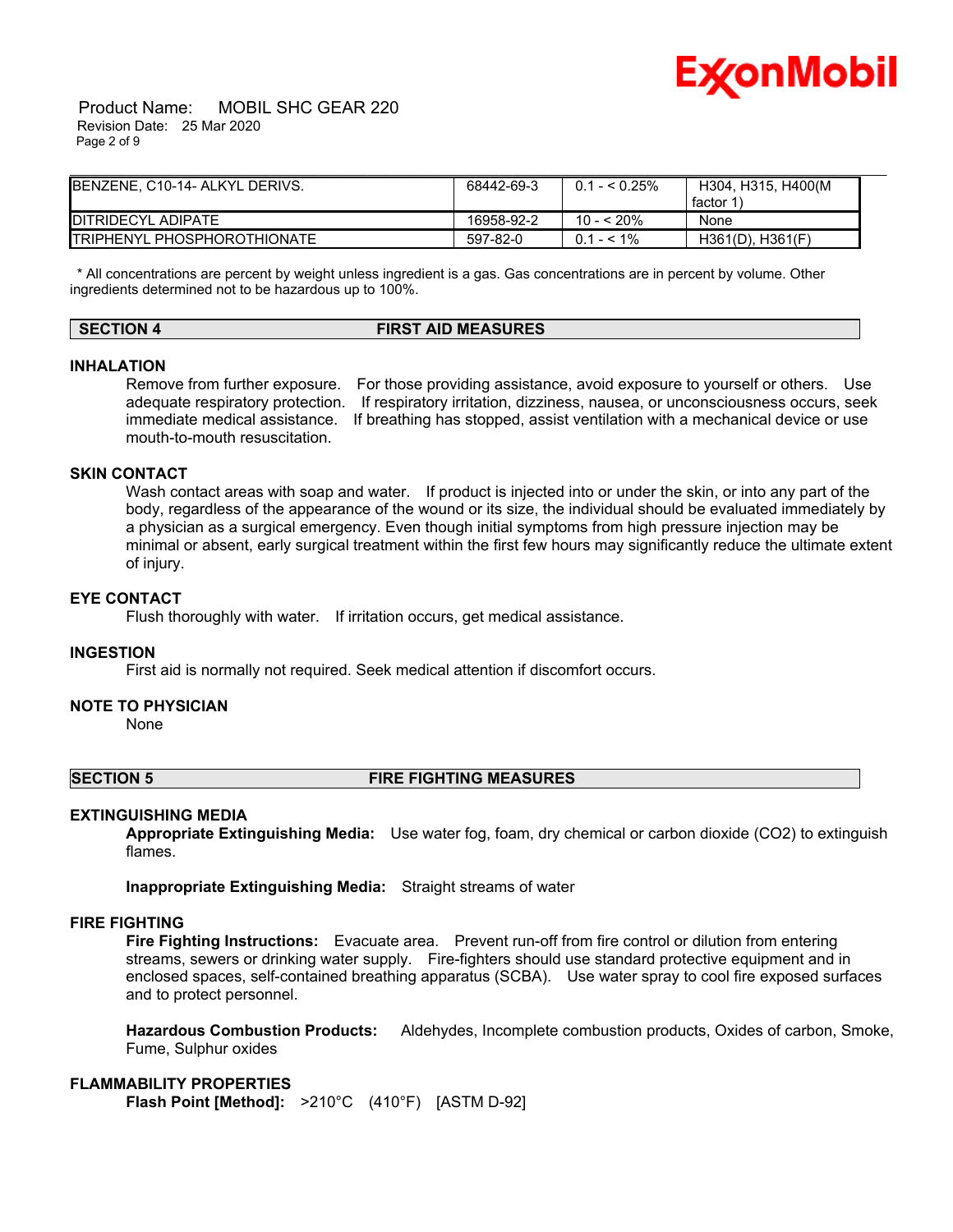

 Product Name: MOBIL SHC GEAR 220 Revision Date: 25 Mar 2020 Page 3 of 9

> **Flammable Limits (Approximate volume % in air):** LEL: 0.9 UEL: 7.0 **Autoignition Temperature:** N/D

#### **SECTION 6 ACCIDENTAL RELEASE MEASURES**

#### **NOTIFICATION PROCEDURES**

In the event of a spill or accidental release, notify relevant authorities in accordance with all applicable regulations.

\_\_\_\_\_\_\_\_\_\_\_\_\_\_\_\_\_\_\_\_\_\_\_\_\_\_\_\_\_\_\_\_\_\_\_\_\_\_\_\_\_\_\_\_\_\_\_\_\_\_\_\_\_\_\_\_\_\_\_\_\_\_\_\_\_\_\_\_\_\_\_\_\_\_\_\_\_\_\_\_\_\_\_\_\_\_\_\_\_\_\_\_\_\_\_\_\_\_\_\_\_\_\_\_\_\_\_\_\_\_\_\_\_\_\_\_\_\_

#### **PROTECTIVE MEASURES**

Avoid contact with spilled material. See Section 5 for fire fighting information. See the Hazard Identification Section for Significant Hazards. See Section 4 for First Aid Advice. See Section 8 for advice on the minimum requirements for personal protective equipment. Additional protective measures may be necessary, depending on the specific circumstances and/or the expert judgment of the emergency responders.

#### **SPILL MANAGEMENT**

**Land Spill:** Stop leak if you can do so without risk. Recover by pumping or with suitable absorbent.

**Water Spill:** Stop leak if you can do so without risk. Confine the spill immediately with booms. Warn other shipping. Remove from the surface by skimming or with suitable absorbents. Seek the advice of a specialist before using dispersants.

Water spill and land spill recommendations are based on the most likely spill scenario for this material; however, geographic conditions, wind, temperature, (and in the case of a water spill) wave and current direction and speed may greatly influence the appropriate action to be taken. For this reason, local experts should be consulted. Note: Local regulations may prescribe or limit action to be taken.

#### **ENVIRONMENTAL PRECAUTIONS**

Large Spills: Dyke far ahead of liquid spill for later recovery and disposal. Prevent entry into waterways, sewers, basements or confined areas.

#### **SECTION 7 HANDLING AND STORAGE**

#### **HANDLING**

 Prevent small spills and leakage to avoid slip hazard. Material can accumulate static charges which may cause an electrical spark (ignition source). When the material is handled in bulk, an electrical spark could ignite any flammable vapors from liquids or residues that may be present (e.g., during switch-loading operations). Use proper bonding and/or earthing procedures. However, bonding and earthing may not eliminate the hazard from static accumulation. Consult local applicable standards for guidance. Additional references include American Petroleum Institute 2003 (Protection Against Ignitions Arising out of Static, Lightning and Stray Currents) or National Fire Protection Agency 77 (Recommended Practice on Static Electricity) or CENELEC CLC/TR 50404 (Electrostatics - Code of practice for the avoidance of hazards due to static electricity).

**Static Accumulator:** This material is a static accumulator.

#### **STORAGE**

The type of container used to store the material may affect static accumulation and dissipation. Do not store in open or unlabelled containers.

Material is defined under the National Standard [NOHSC:1015] Storage and Handling of Workplace Dangerous Goods.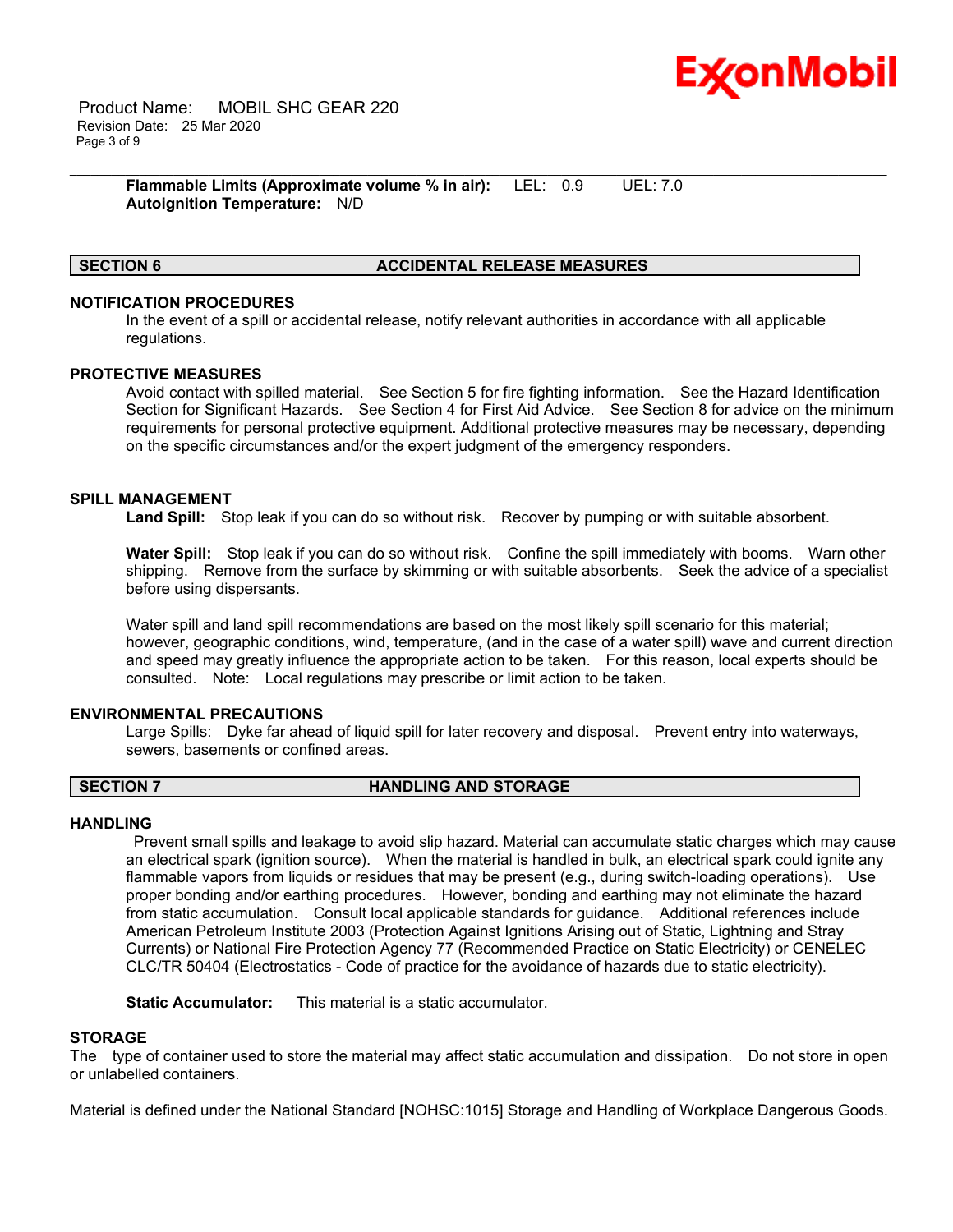

 Product Name: MOBIL SHC GEAR 220 Revision Date: 25 Mar 2020 Page 4 of 9

#### **SECTION 8 EXPOSURE CONTROLS / PERSONAL PROTECTION**

#### **EXPOSURE LIMIT VALUES**

#### **Exposure limits/standards (Note: Exposure limits are not additive)**

| <b>Substance Name</b> | ™⊡ | <b>Limit/Standard</b> |         | <b>Note</b> | Source     |
|-----------------------|----|-----------------------|---------|-------------|------------|
| I DITRIDECYL ADIPATE  |    | TWA                   | 5 ma/m3 |             | ExxonMobil |

\_\_\_\_\_\_\_\_\_\_\_\_\_\_\_\_\_\_\_\_\_\_\_\_\_\_\_\_\_\_\_\_\_\_\_\_\_\_\_\_\_\_\_\_\_\_\_\_\_\_\_\_\_\_\_\_\_\_\_\_\_\_\_\_\_\_\_\_\_\_\_\_\_\_\_\_\_\_\_\_\_\_\_\_\_\_\_\_\_\_\_\_\_\_\_\_\_\_\_\_\_\_\_\_\_\_\_\_\_\_\_\_\_\_\_\_\_\_

#### **Exposure limits/standards for materials that can be formed when handling this product:**

NOTE: Limits/standards shown for guidance only. Follow applicable regulations.

#### **Biological limits**

No biological limits allocated.

### **ENGINEERING CONTROLS**

The level of protection and types of controls necessary will vary depending upon potential exposure conditions. Control measures to consider:

No special requirements under ordinary conditions of use and with adequate ventilation.

#### **PERSONAL PROTECTION**

Personal protective equipment selections vary based on potential exposure conditions such as applications, handling practices, concentration and ventilation. Information on the selection of protective equipment for use with this material, as provided below, is based upon intended, normal usage.

**Respiratory Protection:** If engineering controls do not maintain airborne contaminant concentrations at a level which is adequate to protect worker health, an approved respirator may be appropriate. Respirator selection, use, and maintenance must be in accordance with regulatory requirements, if applicable. Types of respirators to be considered for this material include:

#### **Particulate**

No special requirements under ordinary conditions of use and with adequate ventilation.

For high airborne concentrations, use an approved supplied-air respirator, operated in positive pressure mode. Supplied air respirators with an escape bottle may be appropriate when oxygen levels are inadequate, gas/vapour warning properties are poor, or if air purifying filter capacity/rating may be exceeded.

**Hand Protection:** Any specific glove information provided is based on published literature and glove manufacturer data. Glove suitability and breakthrough time will differ depending on the specific use conditions. Contact the glove manufacturer for specific advice on glove selection and breakthrough times for your use conditions. Inspect and replace worn or damaged gloves. The types of gloves to be considered for this material include:

Nitrile,Viton

No protection is ordinarily required under normal conditions of use.

**Eye Protection:** If contact is likely, safety glasses with side shields are recommended.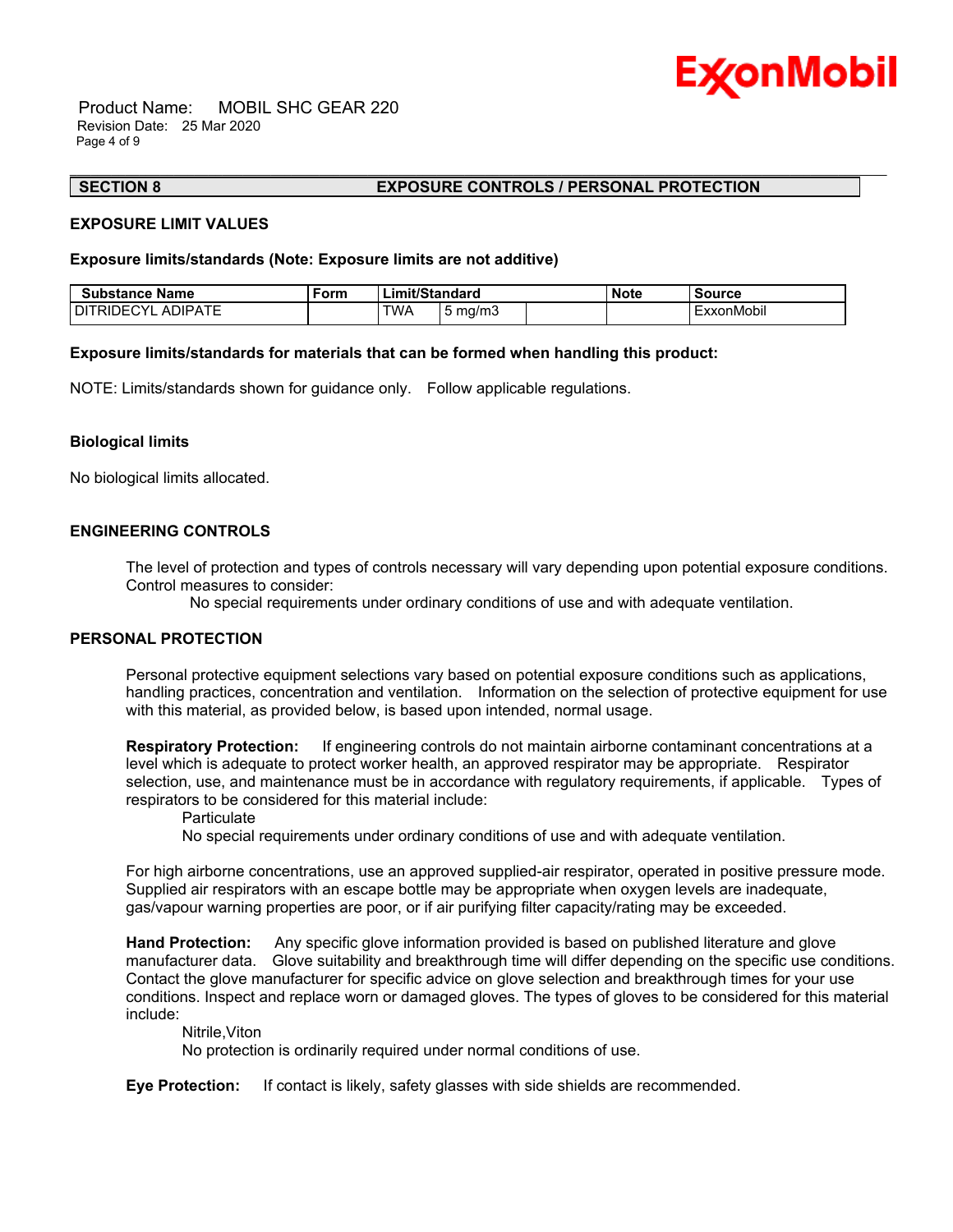

 Product Name: MOBIL SHC GEAR 220 Revision Date: 25 Mar 2020 Page 5 of 9

> **Skin and Body Protection:** Any specific clothing information provided is based on published literature or manufacturer data. The types of clothing to be considered for this material include:

\_\_\_\_\_\_\_\_\_\_\_\_\_\_\_\_\_\_\_\_\_\_\_\_\_\_\_\_\_\_\_\_\_\_\_\_\_\_\_\_\_\_\_\_\_\_\_\_\_\_\_\_\_\_\_\_\_\_\_\_\_\_\_\_\_\_\_\_\_\_\_\_\_\_\_\_\_\_\_\_\_\_\_\_\_\_\_\_\_\_\_\_\_\_\_\_\_\_\_\_\_\_\_\_\_\_\_\_\_\_\_\_\_\_\_\_\_\_

 No skin protection is ordinarily required under normal conditions of use. In accordance with good industrial hygiene practices, precautions should be taken to avoid skin contact.

**Specific Hygiene Measures:** Always observe good personal hygiene measures, such as washing after handling the material and before eating, drinking, and/or smoking. Routinely wash work clothing and protective equipment to remove contaminants. Discard contaminated clothing and footwear that cannot be cleaned. Practice good housekeeping.

#### **ENVIRONMENTAL CONTROLS**

 Comply with applicable environmental regulations limiting discharge to air, water and soil. Protect the environment by applying appropriate control measures to prevent or limit emissions.

#### **SECTION 9 PHYSICAL AND CHEMICAL PROPERTIES**

**Note: Physical and chemical properties are provided for safety, health and environmental considerations only and may not fully represent product specifications. Contact the Supplier for additional information.**

#### **GENERAL INFORMATION**

**Physical State:** Liquid **Colour:** Colorless to Yellow **Odour:** Characteristic **Odour Threshold:** N/D

### **IMPORTANT HEALTH, SAFETY, AND ENVIRONMENTAL INFORMATION**

**Relative Density (at 15 °C):** 0.85 **Flammability (Solid, Gas):** N/A **Flash Point [Method]:** >210°C (410°F) [ASTM D-92] **Flammable Limits (Approximate volume % in air):** LEL: 0.9 UEL: 7.0 **Autoignition Temperature:** N/D **Boiling Point / Range:** > 316°C (600°F) **Decomposition Temperature:** N/D **Vapour Density (Air = 1):** > 2 at 101 kPa **Vapour Pressure:** < 0.013 kPa (0.1 mm Hg) at 20 °C **Evaporation Rate (n-butyl acetate = 1):** N/D **pH:** N/A **Log Pow (n-Octanol/Water Partition Coefficient):** > 3.5 **Solubility in Water:** Slight **Viscosity:** 220 cSt (220 mm2/sec) at 40ºC **Oxidizing Properties:** See Hazards Identification Section.

### **OTHER INFORMATION**

**Freezing Point:** N/D **Melting Point:** N/A **Pour Point:** -39°C (-38°F)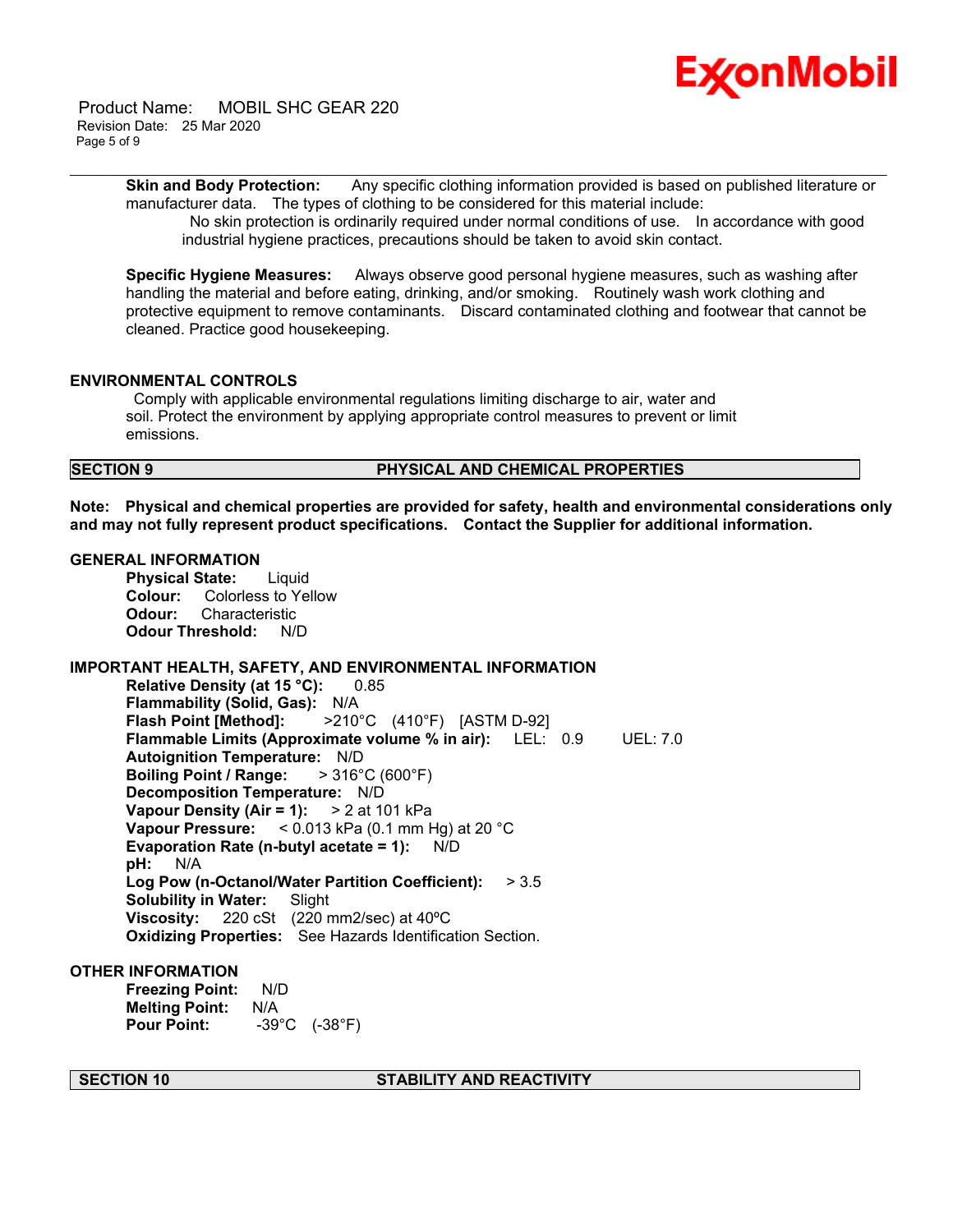

 Product Name: MOBIL SHC GEAR 220 Revision Date: 25 Mar 2020 Page 6 of 9

**STABILITY:** Material is stable under normal conditions.

**CONDITIONS TO AVOID:** Excessive heat. High energy sources of ignition.

**INCOMPATIBLE MATERIALS:** Strong oxidisers

**HAZARDOUS DECOMPOSITION PRODUCTS:** Material does not decompose at ambient temperatures.

**POSSIBILITY OF HAZARDOUS REACTIONS:** Hazardous polymerization will not occur.

#### **SECTION 11 TOXICOLOGICAL INFORMATION**

\_\_\_\_\_\_\_\_\_\_\_\_\_\_\_\_\_\_\_\_\_\_\_\_\_\_\_\_\_\_\_\_\_\_\_\_\_\_\_\_\_\_\_\_\_\_\_\_\_\_\_\_\_\_\_\_\_\_\_\_\_\_\_\_\_\_\_\_\_\_\_\_\_\_\_\_\_\_\_\_\_\_\_\_\_\_\_\_\_\_\_\_\_\_\_\_\_\_\_\_\_\_\_\_\_\_\_\_\_\_\_\_\_\_\_\_\_\_

### **INFORMATION ON TOXICOLOGICAL EFFECTS**

| <b>Hazard Class</b>                                               | <b>Conclusion / Remarks</b>                                                                                       |
|-------------------------------------------------------------------|-------------------------------------------------------------------------------------------------------------------|
| Inhalation                                                        |                                                                                                                   |
| Acute Toxicity: No end point data for<br>lmaterial.               | Minimally Toxic. Based on assessment of the components.                                                           |
| Irritation: No end point data for material.                       | Negligible hazard at ambient/normal handling temperatures.                                                        |
| Ingestion                                                         |                                                                                                                   |
| Acute Toxicity: No end point data for<br>material.                | Minimally Toxic. Based on assessment of the components.                                                           |
| <b>Skin</b>                                                       |                                                                                                                   |
| Acute Toxicity: No end point data for<br>material.                | Minimally Toxic. Based on assessment of the components.                                                           |
| Skin Corrosion/Irritation: No end point data<br>for material.     | Negligible irritation to skin at ambient temperatures. Based on<br>assessment of the components.                  |
| <b>Eye</b>                                                        |                                                                                                                   |
| Serious Eye Damage/Irritation: No end point<br>data for material. | May cause mild, short-lasting discomfort to eyes. Based on<br>assessment of the components.                       |
| <b>Sensitisation</b>                                              |                                                                                                                   |
| Respiratory Sensitization: No end point data<br>for material.     | Not expected to be a respiratory sensitizer.                                                                      |
| Skin Sensitization: No end point data for<br>lmaterial.           | Not expected to be a skin sensitizer. Based on assessment of the<br>components.                                   |
| Aspiration: Data available.                                       | Not expected to be an aspiration hazard. Based on physico-<br>chemical properties of the material.                |
| Germ Cell Mutagenicity: No end point data<br>for material.        | Not expected to be a germ cell mutagen. Based on assessment of<br>the components.                                 |
| Carcinogenicity: No end point data for<br>material.               | Not expected to cause cancer. Based on assessment of the<br>components.                                           |
| Reproductive Toxicity: No end point data<br>lfor material.        | Not expected to be a reproductive toxicant. Based on assessment<br>of the components.                             |
| Lactation: No end point data for material.                        | Not expected to cause harm to breast-fed children.                                                                |
| <b>Specific Target Organ Toxicity (STOT)</b>                      |                                                                                                                   |
| Single Exposure: No end point data for<br>lmaterial.              | Not expected to cause organ damage from a single exposure.                                                        |
| Repeated Exposure: No end point data for<br>lmaterial.            | Not expected to cause organ damage from prolonged or repeated<br>exposure. Based on assessment of the components. |

**OTHER INFORMATION**

 **For the product itself:**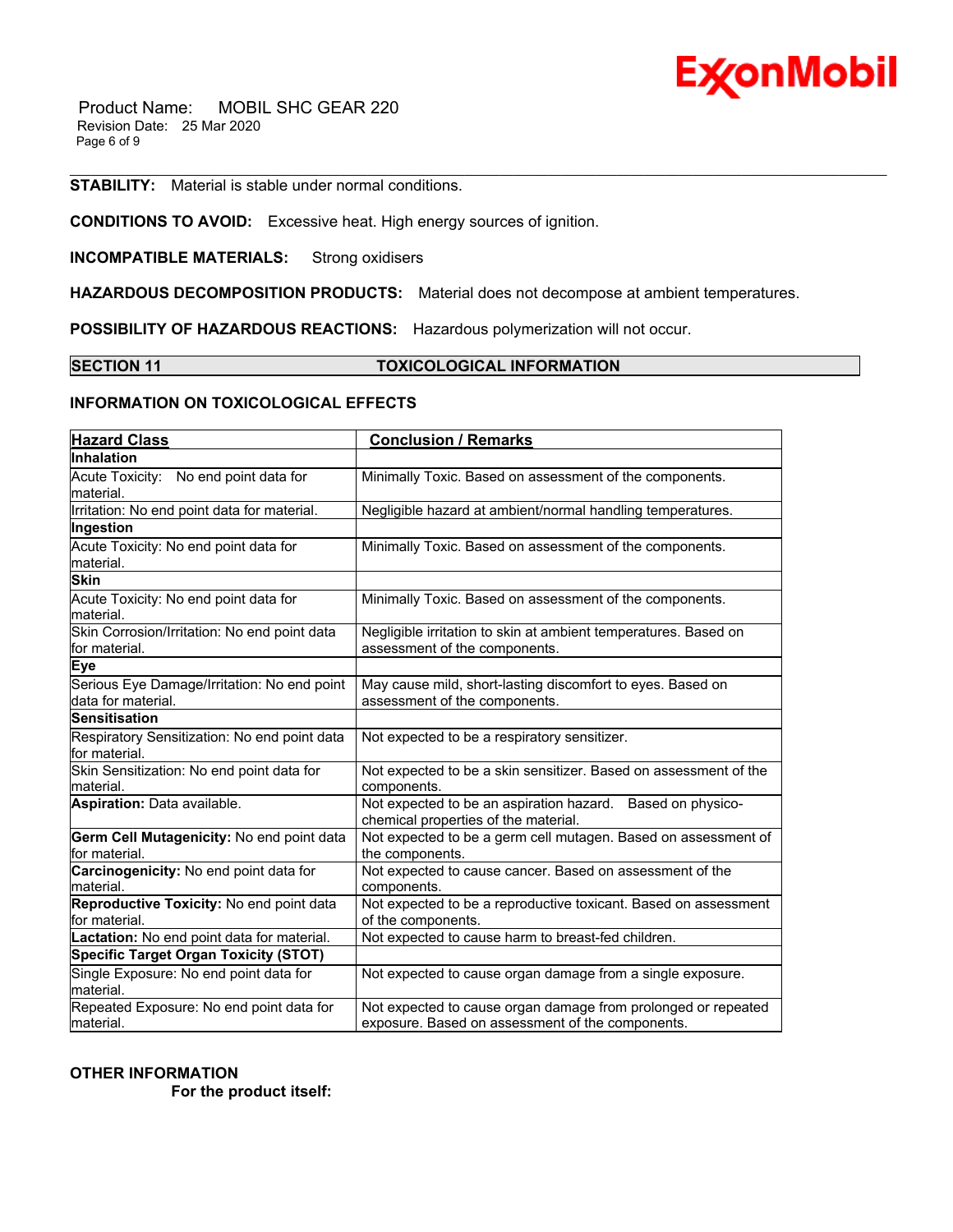Product Name: MOBIL SHC GEAR 220 Revision Date: 25 Mar 2020 Page 7 of 9



Repeated and/or prolonged exposure may cause irritation to the skin, eyes, or respiratory tract. **Contains:**

Synthetic base oils: Not expected to cause significant health effects under conditions of normal use, based on laboratory studies with the same or similar materials. Not mutagenic or genotoxic. Not sensitising in test animals and humans. O,O,O-triphenyl phosphorothioate (TPPT): Reproductive / developmental toxicity screening studies in which rats were administered high oral doses of TPPT resulted in adverse effects at the highest dose tested (1000 mg/kg bw/day). Effects were observed in adult males (thyroid hormone changes and thyroid hyperplasia/hypertrophy) and in male pups (delayed nipple retention).

\_\_\_\_\_\_\_\_\_\_\_\_\_\_\_\_\_\_\_\_\_\_\_\_\_\_\_\_\_\_\_\_\_\_\_\_\_\_\_\_\_\_\_\_\_\_\_\_\_\_\_\_\_\_\_\_\_\_\_\_\_\_\_\_\_\_\_\_\_\_\_\_\_\_\_\_\_\_\_\_\_\_\_\_\_\_\_\_\_\_\_\_\_\_\_\_\_\_\_\_\_\_\_\_\_\_\_\_\_\_\_\_\_\_\_\_\_\_

#### **IARC Classification:**

**The following ingredients are cited on the lists below:** None.

| --REGULATORY LISTS SEARCHED-- |               |              |  |
|-------------------------------|---------------|--------------|--|
| 1 = IARC 1                    | $2 = IARC 2A$ | $3 = IARC2B$ |  |

### **SECTION 12 ECOLOGICAL INFORMATION**

The information given is based on data for the material, components of the material, or for similar materials, through the application of bridging principals.

### **ECOTOXICITY**

Material -- Not expected to be harmful to aquatic organisms.

#### **MOBILITY**

 Base oil component -- Low solubility and floats and is expected to migrate from water to the land. Expected to partition to sediment and wastewater solids.

#### **SECTION 13 DISPOSAL CONSIDERATIONS**

Disposal recommendations based on material as supplied. Disposal must be in accordance with current applicable laws and regulations, and material characteristics at time of disposal.

#### **DISPOSAL RECOMMENDATIONS**

 Product is suitable for burning in an enclosed controlled burner for fuel value or disposal by supervised incineration at very high temperatures to prevent formation of undesirable combustion products. Protect the environment. Dispose of used oil at designated sites. Minimize skin contact. Do not mix used oils with solvents, brake fluids or coolants.

**Empty Container Warning** Empty Container Warning (where applicable): Empty containers may contain residue and can be dangerous. Do not attempt to refill or clean containers without proper instructions. Empty drums should be completely drained and safely stored until appropriately reconditioned or disposed. Empty containers should be taken for recycling, recovery, or disposal through suitably qualified or licensed contractor and in accordance with governmental regulations. DO NOT PRESSURISE, CUT, WELD, BRAZE, SOLDER, DRILL, GRIND, OR EXPOSE SUCH CONTAINERS TO HEAT, FLAME, SPARKS, STATIC ELECTRICITY, OR OTHER SOURCES OF IGNITION. THEY MAY EXPLODE AND CAUSE INJURY OR DEATH.

#### **SECTION 14 TRANSPORT INFORMATION**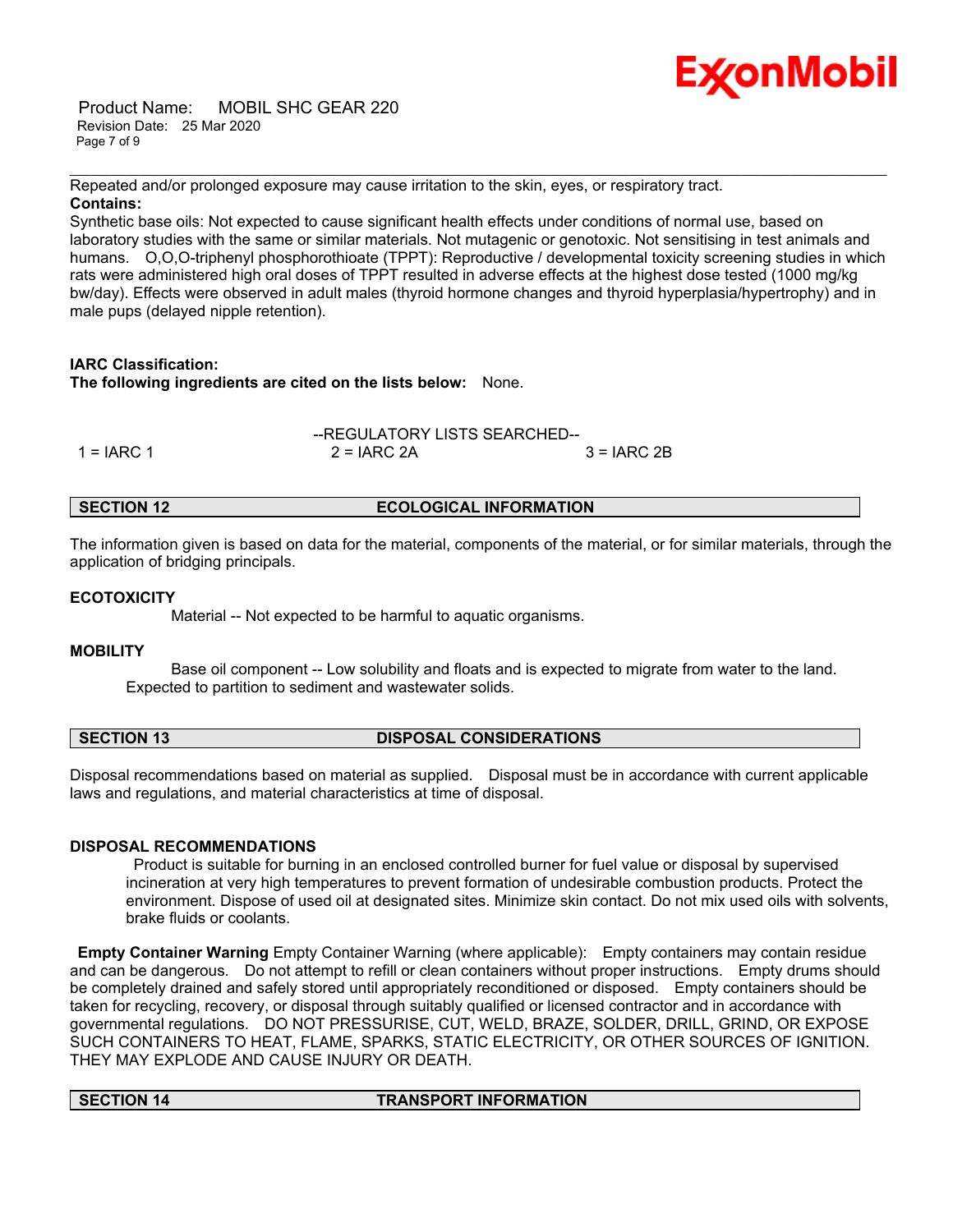

 Product Name: MOBIL SHC GEAR 220 Revision Date: 25 Mar 2020 Page 8 of 9

\_\_\_\_\_\_\_\_\_\_\_\_\_\_\_\_\_\_\_\_\_\_\_\_\_\_\_\_\_\_\_\_\_\_\_\_\_\_\_\_\_\_\_\_\_\_\_\_\_\_\_\_\_\_\_\_\_\_\_\_\_\_\_\_\_\_\_\_\_\_\_\_\_\_\_\_\_\_\_\_\_\_\_\_\_\_\_\_\_\_\_\_\_\_\_\_\_\_\_\_\_\_\_\_\_\_\_\_\_\_\_\_\_\_\_\_\_\_ **LAND (ADG)** : Not Regulated for Land Transport

**SEA (IMDG):** Not Regulated for Sea Transport according to IMDG-Code

**Marine Pollutant:** No

**AIR (IATA):** Not Regulated for Air Transport

#### **SECTION 15 REGULATORY INFORMATION**

This material is not considered hazardous according to Australia Model Work Health and Safety Regulations.

Product is not regulated according to Australian Dangerous Goods Code.

No Poison Schedule number allocated by the Standard for the Uniform Scheduling of Medicines and Poisons (SUSMP) established under the Therapeutic Goods Act.

AS1940 COMBUSTIBLE CLASS: C2

#### **REGULATORY STATUS AND APPLICABLE LAWS AND REGULATIONS**

**Listed or exempt from listing/notification on the following chemical inventories (May contain substance(s) subject to notification to the EPA Active TSCA inventory prior to import to USA):** AIIC, DSL, ENCS, IECSC, ISHL, KECI, TCSI, TSCA

 **Special Cases:**

| Inventory    | Status          |
|--------------|-----------------|
| <b>PICCS</b> | Apply           |
| . טטט        | <b>TICTIONS</b> |

#### **SECTION 16 OTHER INFORMATION**

#### **KEY TO ABBREVIATIONS AND ACRONYMS:**

N/D = Not determined, N/A = Not applicable, STEL = Short-Term Exposure Limit, TWA = Time-Weighted Average

#### **KEY TO THE H-CODES CONTAINED IN SECTION 3 OF THIS DOCUMENT (for information only):**

H304: May be fatal if swallowed and enters airways; Aspiration, Cat 1

H315: Causes skin irritation; Skin Corr/Irritation, Cat 2

H361(D): Suspected of damaging the unborn child; Repro Tox, Cat 2 (Develop)

H361(F): Suspected of damaging fertility; Repro Tox, Cat 2 (Fertility)

H400: Very toxic to aquatic life; Acute Env Tox, Cat 1

#### **THIS SAFETY DATA SHEET CONTAINS THE FOLLOWING REVISIONS:**

Australia Storage and Handling for combustible liquids statement NOHSC:1015 information was modified. Composition: Concentration Footnote information was modified. Composition: Defined as statement (GHS) information was modified.